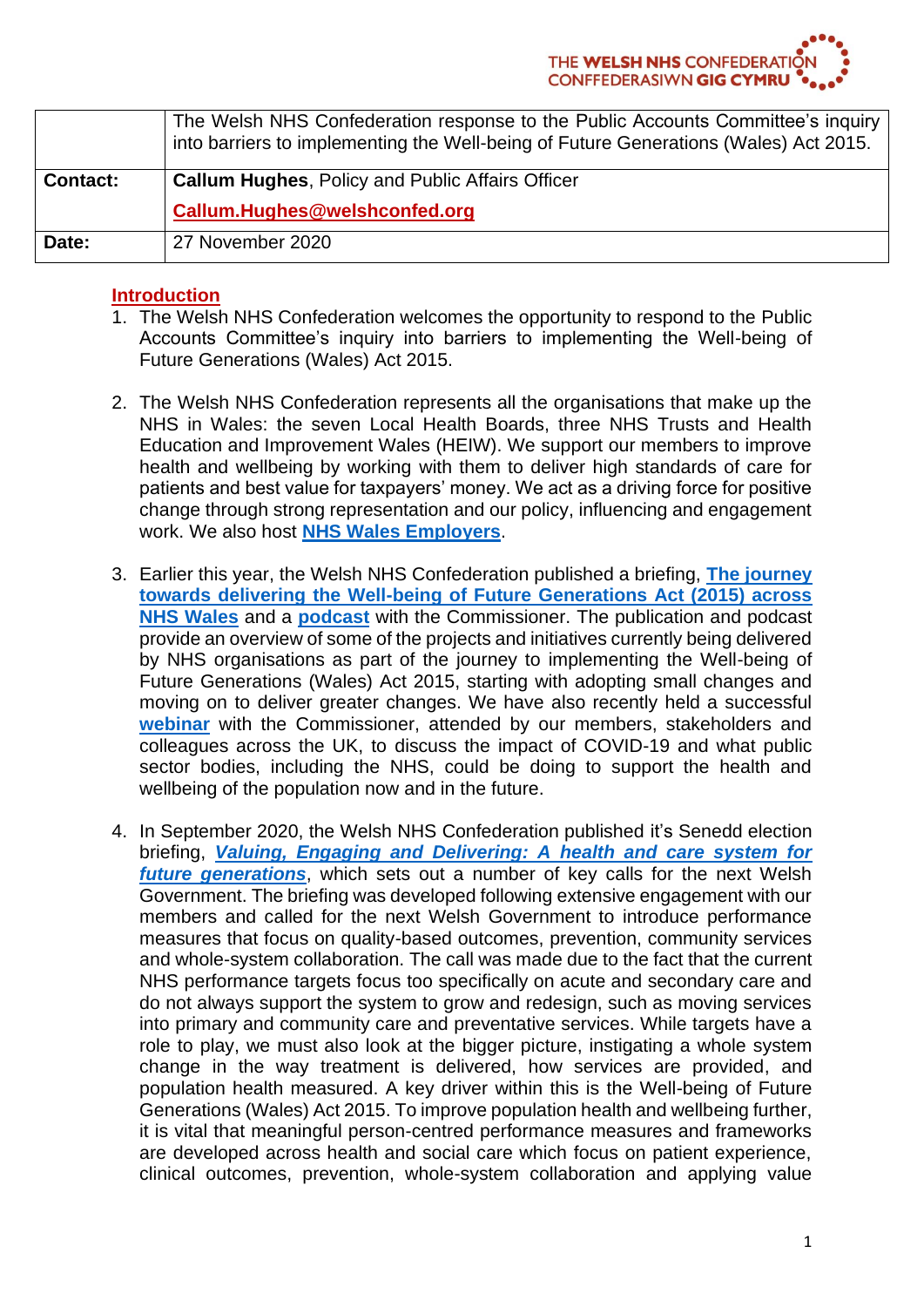based healthcare (which is delivering outcomes that matter most to patients for the same or lower cost).

## **Awareness of the Act and its implications**

- 5. Overall, awareness of the Well-being of Future Generations (Wales) Act 2015 among NHS Wales Board members (that is, Chairs, Chief Executives and Executive Directors) is high. The Future Generations Commissioner's office meets annually with the NHS Chairs Peer Group. The Commissioner has also engaged with individual Health Boards and Trusts, particularly in relation to sharing resources and other materials to support organisations' efforts to implement the Act. The Wales Audit Office paper, '*[Reflecting on Year One: How Have Public](https://www.audit.wales/system/files/publications/reflecting-on-year-one-2018-english.pdf)  [Bodies Responded to the Well-being of Future Generations \(Wales\) Act 2015?](https://www.audit.wales/system/files/publications/reflecting-on-year-one-2018-english.pdf)*', published in May 2018, has also supported NHS Wales leaders' awareness of the Act and its implications for their individual organisation.
- 6. Outside of NHS Wales organisations' Board members, awareness of the Act and its implications is mixed. In some areas, NHS staff have an excellent understanding of the legislation and its significance within their role and department. This is particularly true for NHS staff working in early years services, environmental services and mental health services for example, with clear plans in place around how the vision outlined in the Act is to be implemented. There is also a good general understanding of the Act and its implications among planning and strategy teams, capital planning teams, and public health teams. However, for more acute secondary care services, specifically for clinical frontline staff, understanding of the Act and what it means for the specific role is based more on an individual's knowledge rather than departmental awareness.
- 7. Moreover, the Act is multi-faceted and complex, and while NHS Wales organisations welcome the high-level, simplified resources available via the Future Generations Commissioner's website that clarify what the legislation is in simple terms, NHS Wales organisations feel that challenges remain around conveying a single, clear message around what the legislation means for individuals, communities, organisations and their staff.
- 8. Finally, further steps are needed to achieve greater awareness of the Act and what it means for members of the public and for Welsh communities. Our members recognise that the NHS, as the largest employer in Wales and an institution that plays such a key role in contributing to the wellbeing of local populations, has a key role to play in supporting the Commissioner to increase awareness and understanding of the Act and the principles within it.

**Resources available to public bodies to implement the Act and how effectively they have been deployed**

9. Across Wales, small amounts of funding have been made available to Local Authorities in recent years to support the work of Public Service Boards (PSBs) in implementing the Act. However, this funding was not allocated this year (2020 – 21) due to the COVID-19 pandemic and it is unclear whether the funding will be made available in the Welsh Government's budget for 2021-22, or in future years..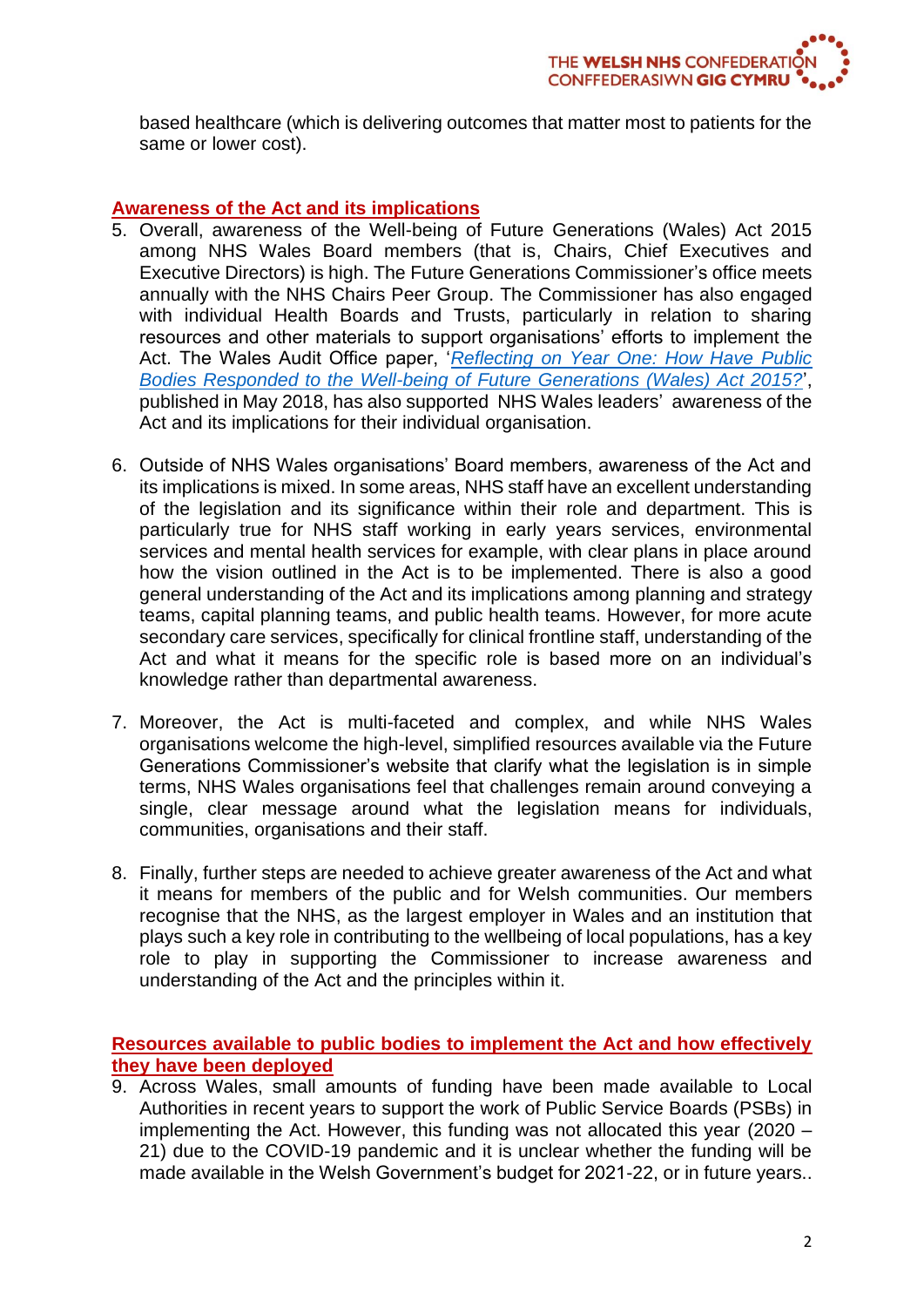- 10.While Health Boards make small financial contributions to PSBs from their own individual budgets, Health Boards do not receive financial support or resources from the Welsh Government to support the implementation of the Act. The expectation is that implementing the Act falls within a Health Board/Trust's core business responsibilities and so it is therefore absorbed by a number of individuals' budgets within each organisation who lead on implementing the Act. In recent years, many of these roles have had to be broadened to encompass the significant reporting responsibilities that compliance with the Act entails.
- 11.NHS Wales organisations recognise that implementing the Act should be a key part of core business, both on an organisational level and an individual level. However, developing the level of knowledge and robust partnerships with key partners, particularly PSBs and Regional Partnership Boards (RPBs), takes time and workforce capacity, particularly when, as mentioned, there is no specific financial resource available to support this process. In addition, some Health Boards are members of numerous PSBs that sit within the Health Board footprint. The strategic priorities of each PSB are not necessarily identical, which can lead competing priorities for the Health Board to take forward in this space. While RPBs sit on a Health Board footprint, PSBs sit on a Local Authority footprint, and as highlighted in our Senedd election briefing, there are challenges with the governance arrangements around RPBs and PSBs. Further clarity is required around the relationship between RPBs and PSBs so that they work in an interconnected and joined-up way.
- 12.Finally, implementing the Act is particularly challenging for NHS Wales organisations currently in targeted intervention/enhanced monitoring. The main reason for this is because the Act sets out the requirement for public bodies to adopt a long-term vision that embodies the well-being goals and ways of working, but this is challenging when a NHS organisation is required to submit a number of annual plans to the Welsh Government within a strategic context as opposed to an Integrated Medium-Term Plan (IMTP), which clearly would allow for a greater emphasis on planning for the longer-term. Those NHS organisations that have recently seen their level of escalation reduce (e.g. from 'targeted intervention' to 'enhanced monitoring') recognise that this is an opportunity to reconsider how the organisation implements the Act more comprehensively despite pressures across the system brought about by the COVID-19 pandemic.

### **Supported provided to public bodies by the Future Generations Commissioner**

13.There have been two main ways in which NHS Wales organisations have interacted with the Future Generations Commissioner, particularly since the beginning of the COVID-19 pandemic. Firstly, NHS Wales organisations have responded to a number of requests from the Commissioner's office to provide information e.g. measuring progress against the '80 simple changes', completing self-assessment forms and responding to a specific procurement review; and secondly, through attending webinars and virtual workshop events convened by the Commissioner's office. NHS Wales organisations recognise that the Commissioner's team produces a significant amount of material, including raising awareness of ways of working that could be adopted on a Health Board level.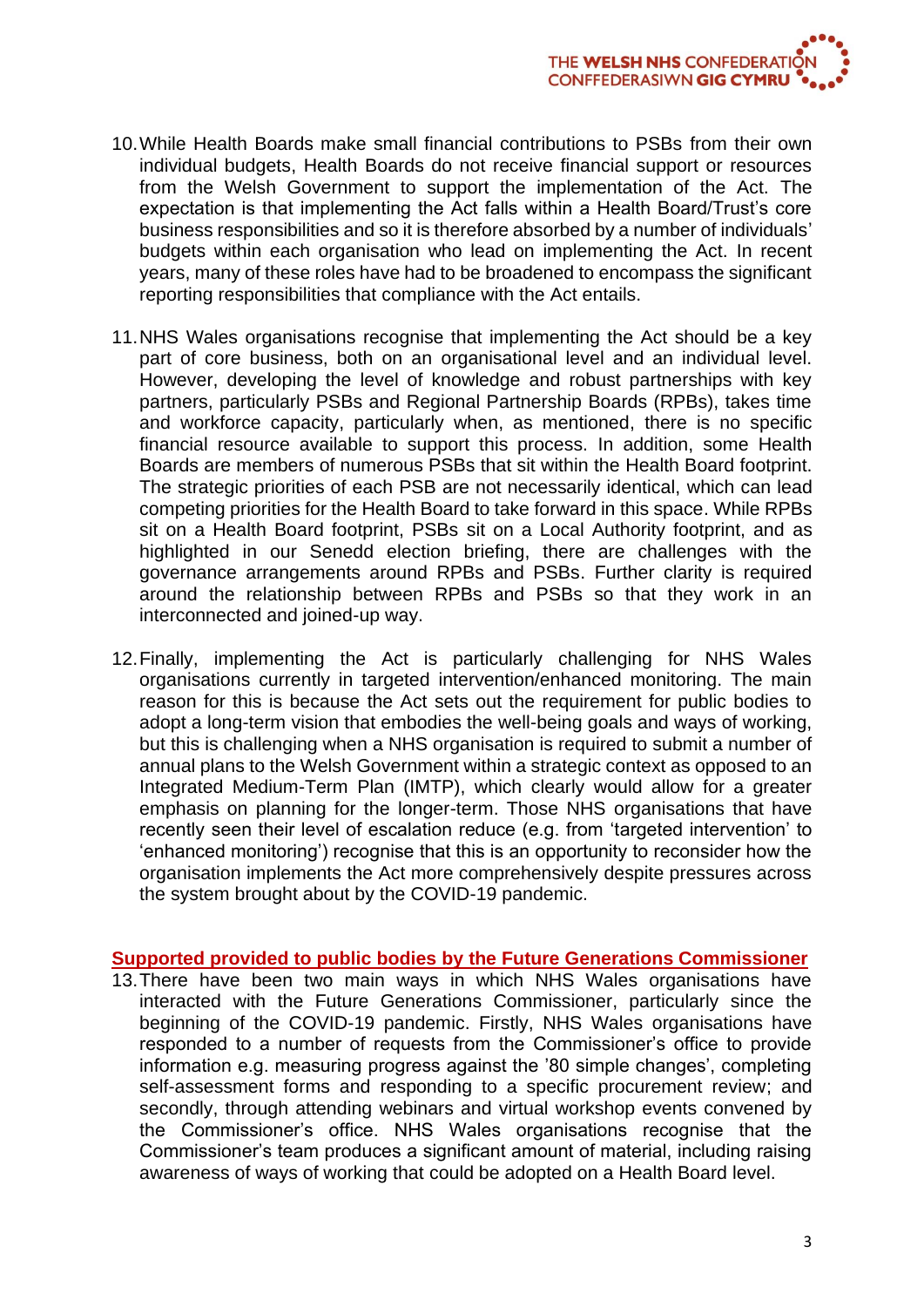14.However, while the volume of material produced by the Commissioner's office is comprehensive, the extent to which the role of the Commissioner's office is to adopt a 'hands on' approach to supporting NHS Wales organisations in implementing the Act is not always clear. NHS Wales organisations would welcome more practical support opportunities from the Commissioner's office - aimed at Chairs, Chief Executives, Independent Members and Executive Directors – to support their understanding of how they can apply the duties of the Act within their corporate decision making, scrutiny, assurance roles and wider legislative frameworks that they have to work in.

## **The leadership role of the Welsh Government**

- 15.NHS Wales organisations note that the Well-being of Future Generations (Wales) Act 2015 is increasingly being referred to in Welsh Government policy documents, guidance and budgets. However, our members feel that greater clarity could be provided in this guidance around how accountability and performance management arrangements on an organisational level reflect the legislation's requirements.
- 16.One of the key policy drivers for the NHS is the Welsh Government's long-term plan for health and social care, *[A Healthier Wales](https://gov.wales/sites/default/files/publications/2019-10/a-healthier-wales-action-plan.pdf)*. The vision and the Quadruple Aim set out within the Plan clearly aligns with the Well-being of Future Generations (Wales) Act 2015 and provides the mechanism for health and social care to contribute to achieving the goals defined in the Act. *A Healthier Wales* is fundamentally about supporting people to live healthy, happy lives and supporting a cross-sector approach to supporting people to stay well at home. NHS organisations welcomed the publication of *A Healthier Wales* in June 2018 and are supportive of the vision for a health and care system that is focused on wellbeing and preventing illness. This means having a health and care system that supports people to stay well - not just treat them when they become ill. Putting people at the heart of everything the NHS does and designing services through co-production, a key part of delivering this vision, is reflected by the ten national Design Principles in *A Healthier Wales*. *A Healthier Wales*, through its emphasis on healthy communities and the 'health in all policies' approach, is a lens through which we can identify and support new models of health and social care so they can be scaled-up across Wales. Since *A Healthier Wales* was published, NHS organisations across Wales have been working to deliver the vision set out in the long-term plan for health and social care.
- 17.A number of Welsh Government funding streams continue to be time-limited in nature which hinders long-term planning and the shift towards prevention on an organisational level. While IMTP planning guidance does include a section on the Well-being of Future Generations (Wales) Act 2015, this is not referenced as a cross-cutting theme, which could be construed as being at odds with the broadranging focus that the Act is designed to adopt. Rather than focusing on delivering the long-term goals set out under the Well-being of Future Generations (Wales) Act 2015, organisations' IMTPs focus predominately on short to medium-term delivery issues e.g. tier 1 targets and waiting times. While thinking about the longterm and prioritising prevention, and embedding the principles of the legislation,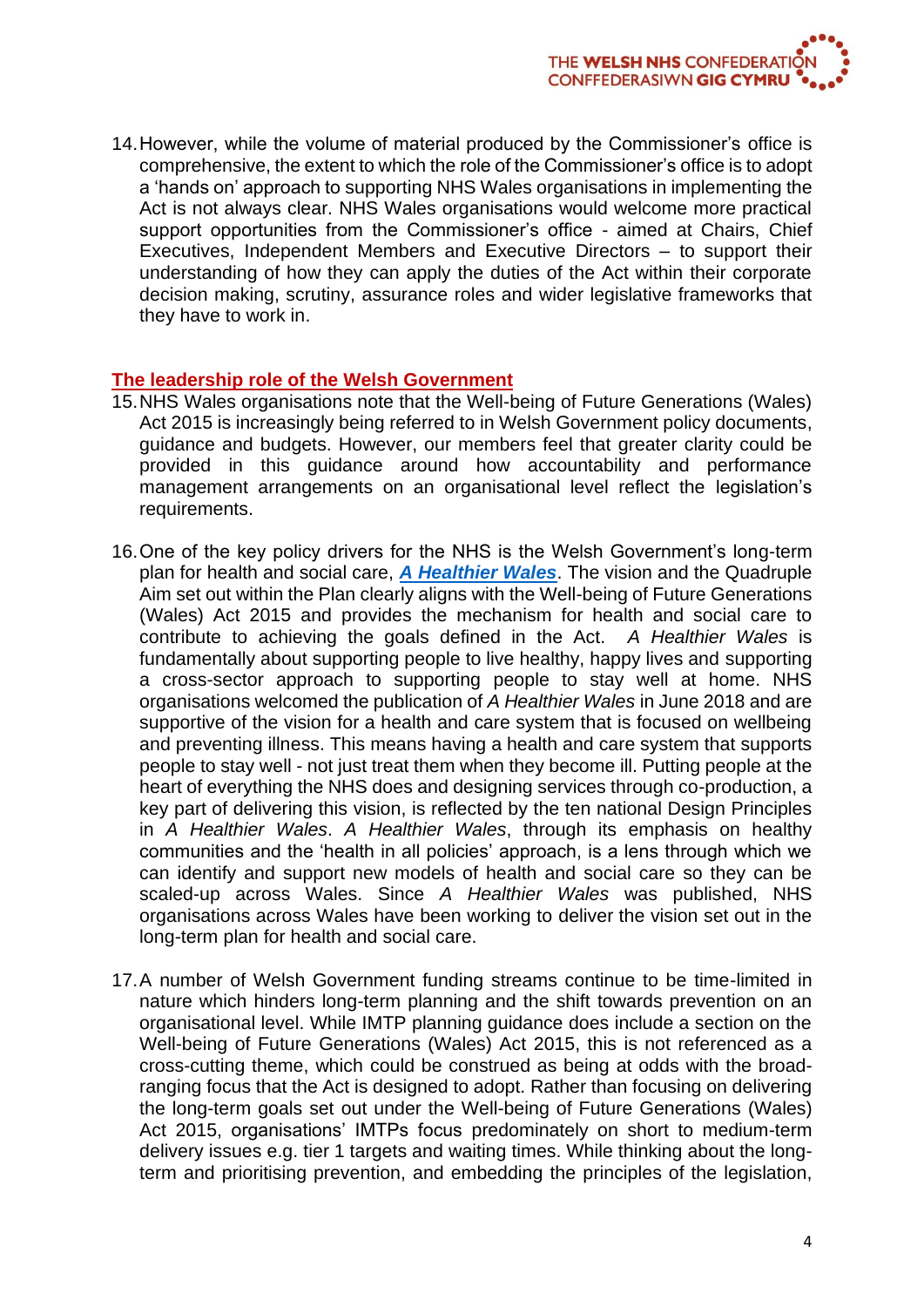are principles that NHS Wales organisations fully support, the pressures across the health system, with increasing demand for NHS services , the challenges NHS organisations face in responding to COVID-19 and the uncertainty surrounding the Welsh Government's financial settlement for 2021/22 and beyond, mean that it is increasingly challenging to deliver the resources that would be required to implement the vision set out in the legislation while pressures are so acute.

### **Any other barriers to successful implementation of the Act**

- 18.The UK's departure from the European Union (and the uncertainty around whether a deal will be struck, and if so, what that means for the Welsh Government and NHS Wales), alongside pressures across the system as both a direct and indirect result of the COVID-19 pandemic, are both potential barriers to the further implementation of the Act.
- 19.In relation to COVID-19 pressures, NHS Wales organisations recognise the increasing evidence base that suggests under-represented groups, particularly BAME groups and the most economically deprived groups, have experienced disproportionately poor outcomes since the beginning of the pandemic. Our members are considering how they can further support deliver a more equal Wales and the impact COVID-19 has had on population health.
- 20.Our members feel that delivering on the Act should not be 'de-prioritised' due to COVID-19 and/or EU transition pressures – rather, there is opportunity here to embed some of the ways of working that the legislation puts forward in NHS Wales' collective response to these challenges and an opportunity to reset the NHS to make it sustainable in the future.

## **How to ensure the Act is implemented successfully in future**

- 21.NHS Wales organisations feel that placing the Act 'front and centre' of all future legislation and policy guidance would be a helpful step towards supporting public bodies to implement the Act in future. This needs to be done alongside increasing awareness of the Act, and the vision it serves to deliver, on a local level. This means engaging more closely with the wider public sector (e.g. schools and community groups) to increase public understanding. The idea that everyone has a role to play in implementing the Act and realising its benefits needs to be upscaled and sold more widely. To do this, consideration could be given to a Wellbeing of Future Generations (Wales) Act 2015 Citizen Panel.
- 22.As mentioned previously, the provision of more focused support (whether it be financial or more practical) from Welsh Government would be welcomed by NHS Wales organisations to support the delivery of the Act in future. This support should, above all, seek to embed an understanding on a Health Board level of what experience, knowledge and skills are required to implement the requirements of the Act to the fullest possible extent. In the short-term, this could likely be simply a matter of building additional capacity into the system.
- 23.Health Education and Improvement Wales (HEIW) has worked closely with Social Care Wales to produce the first integrated health and social care workforce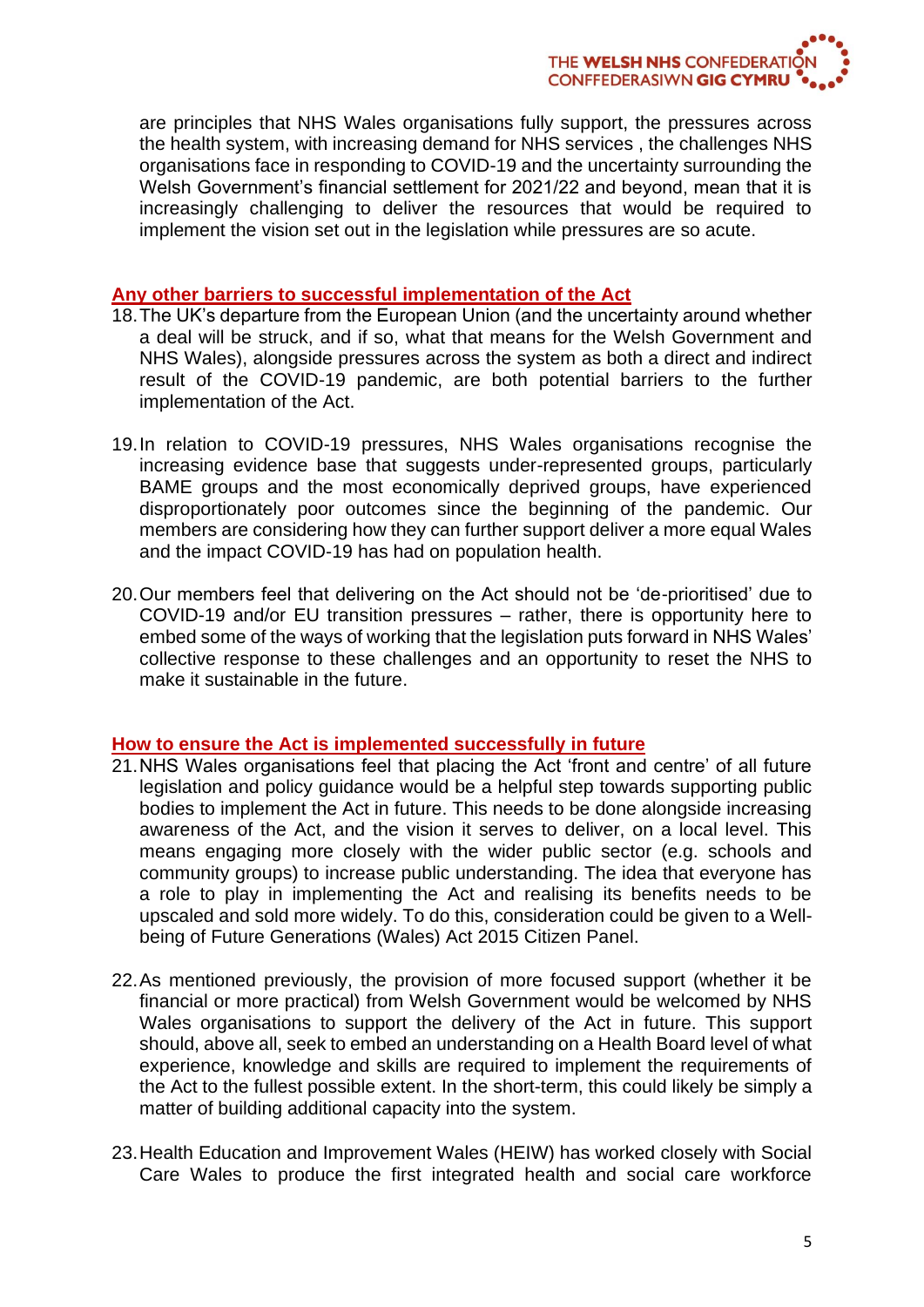THE WELSH NHS CONFEDERATION **CONFFEDERASIWN GIG CYMRU** 

strategy, which was published in October 2020. Among the objectives of the strategy is to build on the foundations of the Well-being of Future Generations (Wales) Act 2015 to create an engaged, healthy, flexible, responsive and sustainable workforce for the future that is reflective of Wales' diverse population, Welsh language and cultural identity. HEIW is recognised by the Welsh Government as a component part of implementing the Act despite the fact that the organisation is not listed among the public bodies that the legislation applies to directly.

24.Finally, it should be recognised that while the legislation is applicable to public bodies in Wales, the private sector, and other sectors not named within the Act, also have a responsibility (even if not a legal one) to support the implementation of the Act through, for example, ethical business practices and procedures that support employee wellbeing and support employment in local areas, which has an indirect but well-defined link to population health. For example, the Welsh Ambulances Services NHS Trust (WAST) is not named specifically in the Act, but since the Act was introduced, WAST has been implementing the principles of the Act across the organisation and in their core business. It is suggested that the Future Generations Commissioner's office could leverage support among private sector organisations in this space.

### **Additional comments**

#### **Welsh NHS Confederation MOU with the Arts Council of Wales**

- 25.The Act has provided the NHS, and the Welsh NHS Confederation, with the legislative framework to work in partnership with a range of organisations to support the prevention and wellbeing agenda. For example, in September 2017, the Welsh NHS Confederation and the Arts Council of Wales signed our first Memorandum of Understanding (MOU) to support both the NHS and the arts to further embed the five ways of working within the Well-being of Future Generations (Wales) Act 2015. We have been working in partnership with the Arts Council of Wales to develop joint areas of work in furtherance of the shared goal of improving the awareness of the benefits that the arts can bring to health and well-being and creating a more equal, cultural and more sustainable Wales as required within the legislation.
- 26.We recently **[published](https://www.nhsconfed.org/-/media/Confederation/Files/Wales-Confed/Advancing-Arts-Health-and-Wellbeing.pdf)** a short infographic which summarises what has been achieved during the first MOU and signed our **[second MOU](https://www.nhsconfed.org/news/2020/11/arts-and-health-initiatives-have-been-proven-to-improve-health-and-wellbeing-in-wales)** earlier this month. The second MOU further develops our partnership working and emphasises how we can work together to raise awareness with the people of Wales around the benefits of being creatively active for people to enjoy and lead more active, more equal and healthier lives. As the Arts and Health Co-ordinator at Swansea Bay University Health Board recently stated, "*What can be achieved by working in partnership and across sectors is exponentially greater than what we can achieve alone*…. *As one patient said to me recently, 'Having live music on the hospital wards is the biggest transformation in health in years'. I call it bringing disruptive joy*".